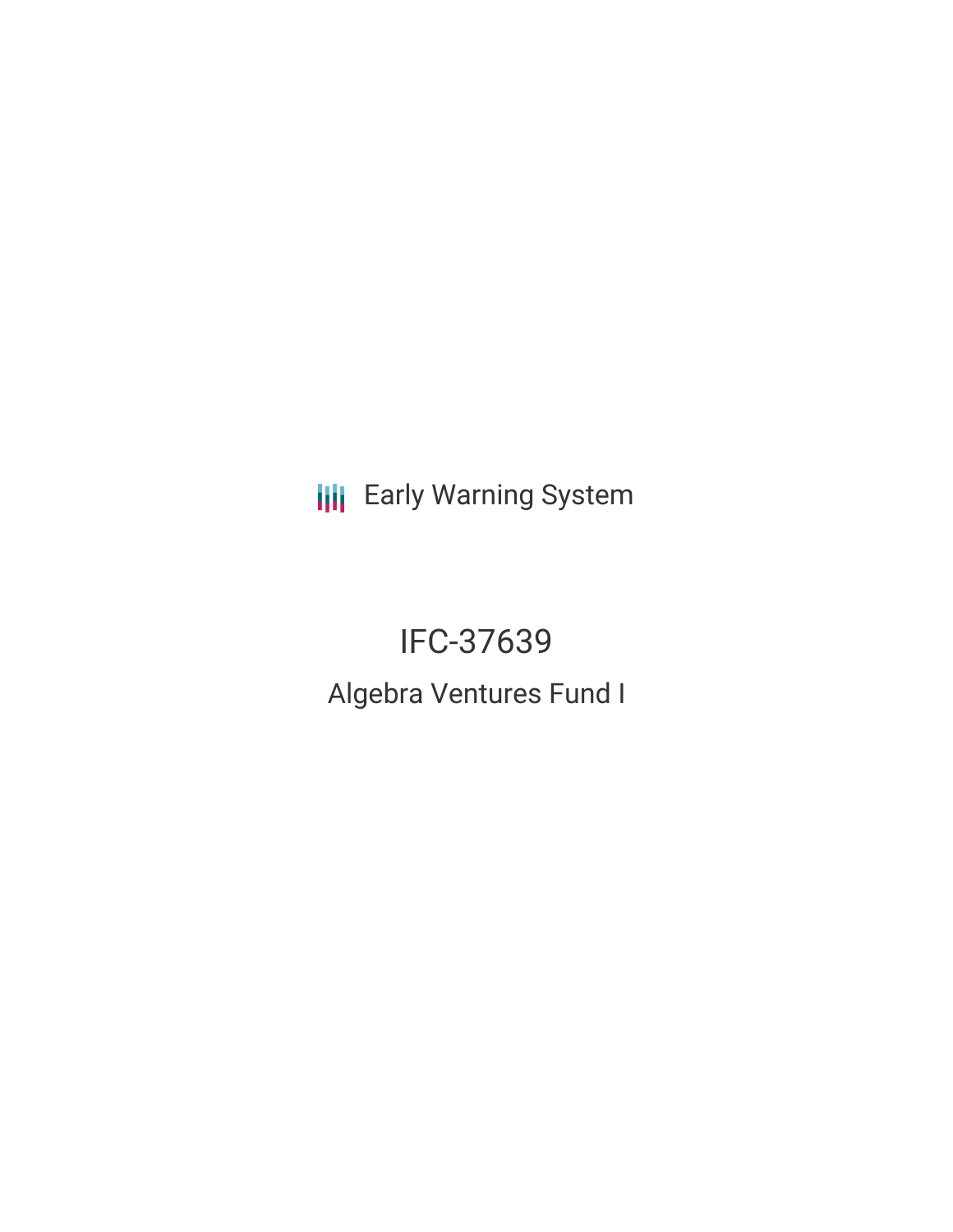

# **Quick Facts**

| <b>Countries</b>               | Egypt                                   |
|--------------------------------|-----------------------------------------|
| <b>Financial Institutions</b>  | International Finance Corporation (IFC) |
| <b>Status</b>                  | Approved                                |
| <b>Bank Risk Rating</b>        | FI.                                     |
| <b>Voting Date</b>             | 2016-09-30                              |
| <b>Borrower</b>                | Algebra Ventures                        |
| <b>Sectors</b>                 | Finance                                 |
| <b>Investment Type(s)</b>      | Equity                                  |
| <b>Investment Amount (USD)</b> | \$10.00 million                         |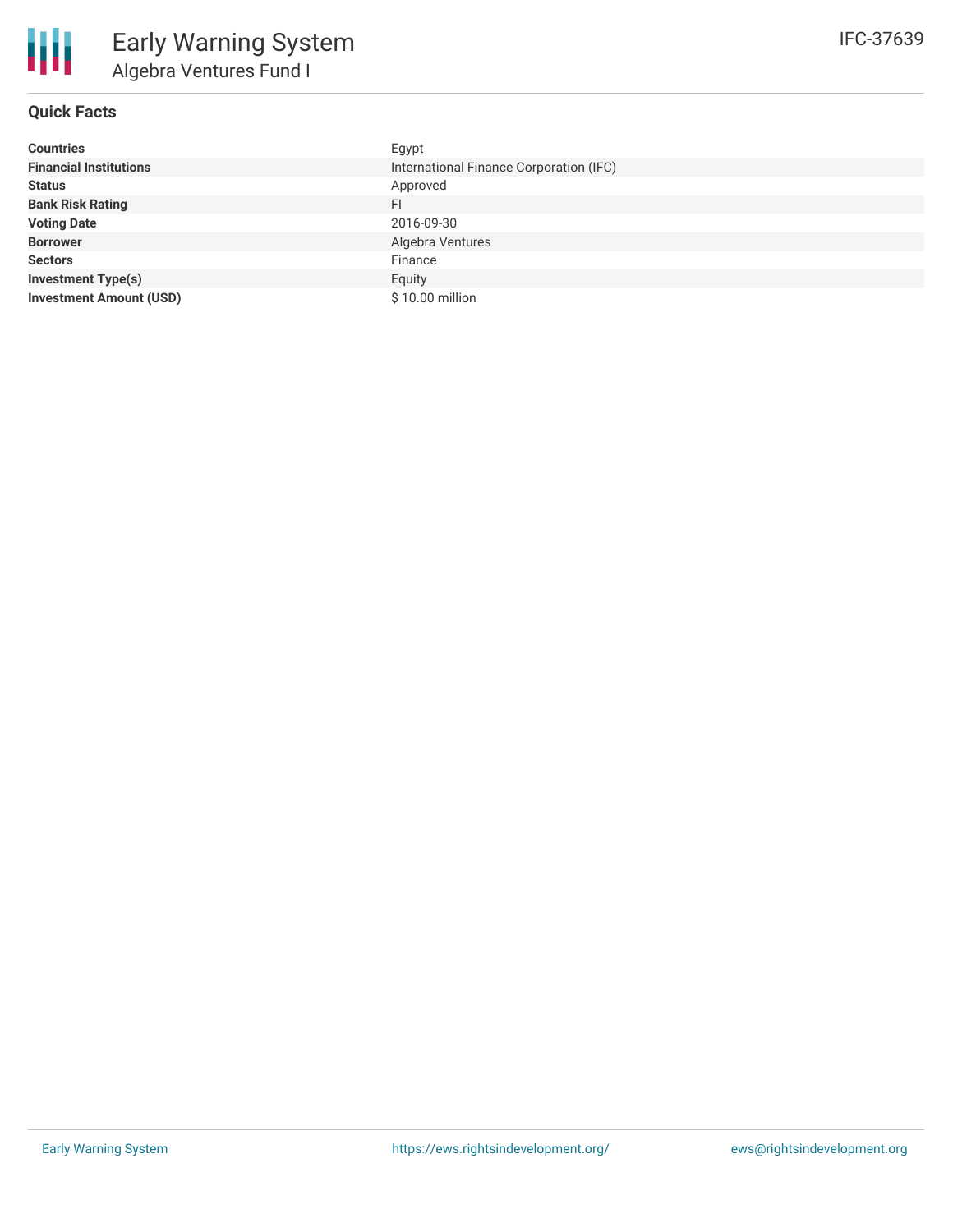

### **Project Description**

According to IFC website, the project consists of an equity investment of up to US\$10 million (not to exceed 20% of total capital commitments) in Algebra Ventures Fund Coop A.V. The Fund will be incorporated as a closed-end venture capital fund in the Netherlands with an expected final size of US\$50 million. Algebra will make investments in technology and technologyenabled startups mainly in Egypt and in other countries in the Middle East and North Africa region.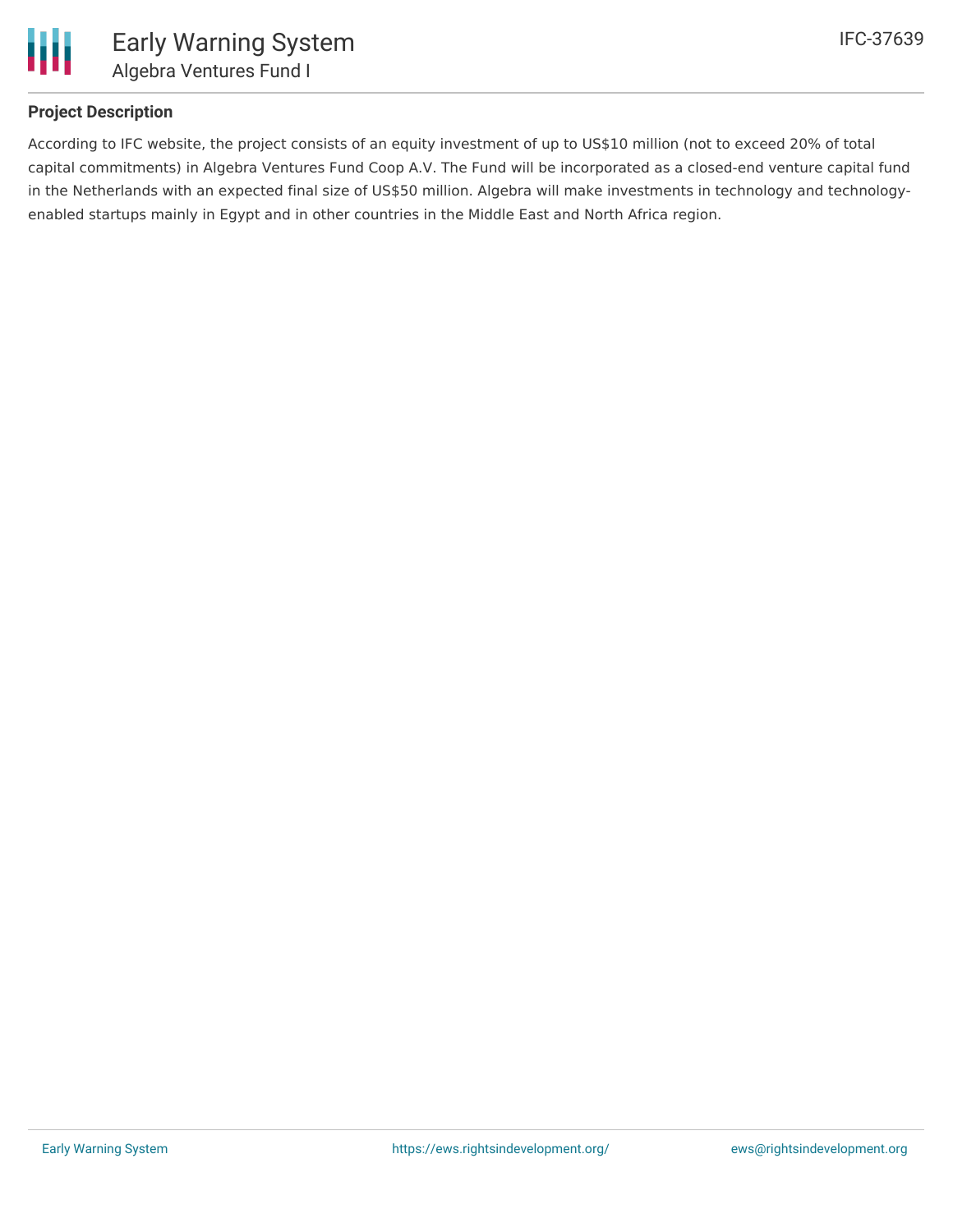

# **People Affected By This Project**

(i) Access to Finance: The Fund will focus on early stage startups in Egypt, a market that has traditionally been underserved by investors, particularly for startups requiring series A and series B funding. While Egyptian startups have recently started to experience a growing interest from accelerator funds and angel investors, they do not have enough access to Series A/B/C capital which cause many of them to wind down due to lack of funding.

(ii) Private Sector Development: The Fund Manager''s financial, technical, and operational skills will help the Fund''s portfolio companies grow sales and revenues, achieve and increase profitability, and access additional capital through subsequent funding rounds. The Fund will also help support technology and technology enabled start-ups and entrepreneurship in Egypt.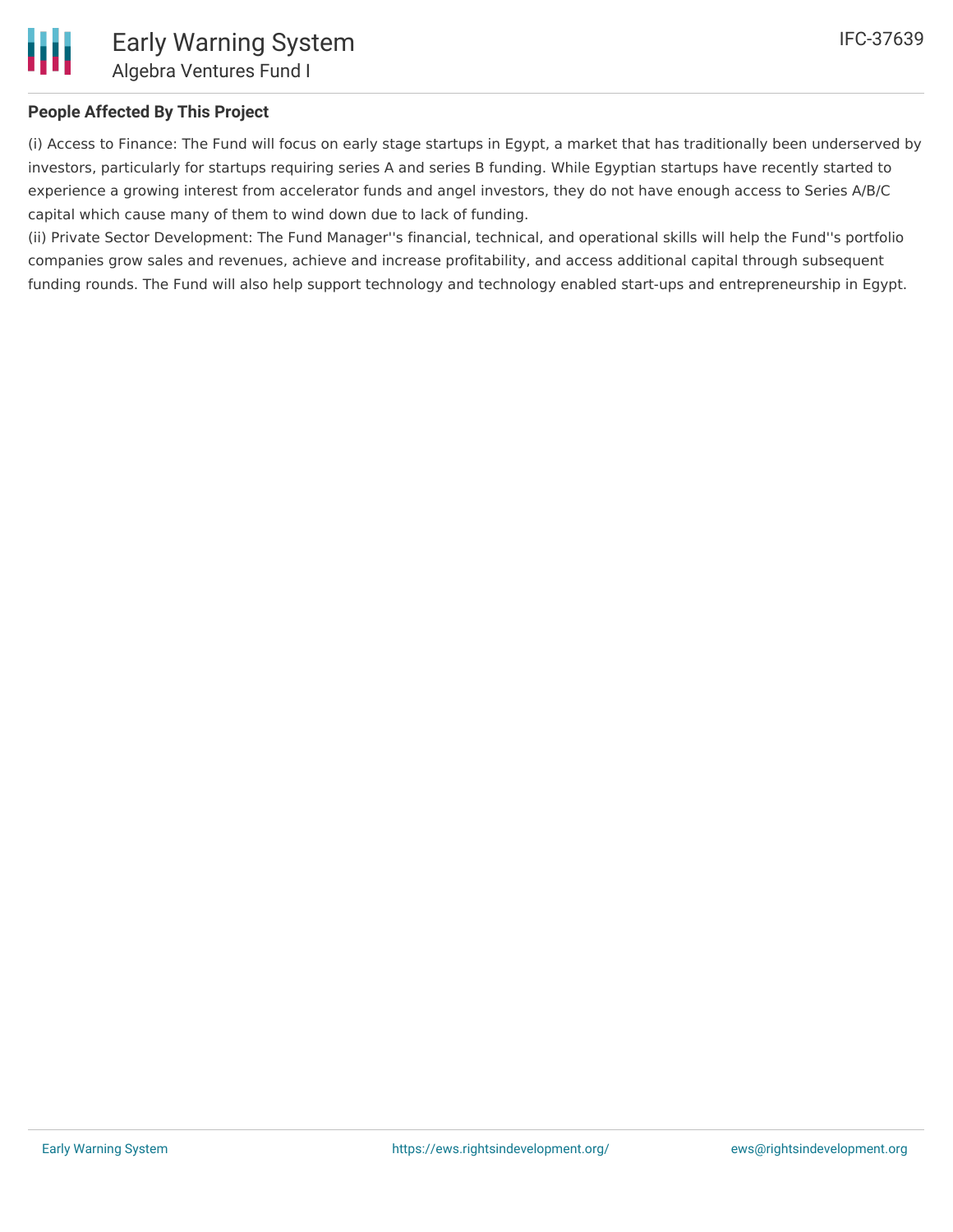#### **Investment Description**

• International Finance Corporation (IFC)

#### **Financial Intermediary**

Financial Intermediary: A commercial bank or financial institution that receives funds from a development bank. A financial intermediary then lends these funds to their clients (private actors) in the form of loans, bonds, guarantees and equity shares. Financial intermediaries include insurance, pension and equity funds. The direct financial relationship is between the development bank and the financial intermediary.

Algebra [Ventures](file:///actor/990/) (Financial Intermediary)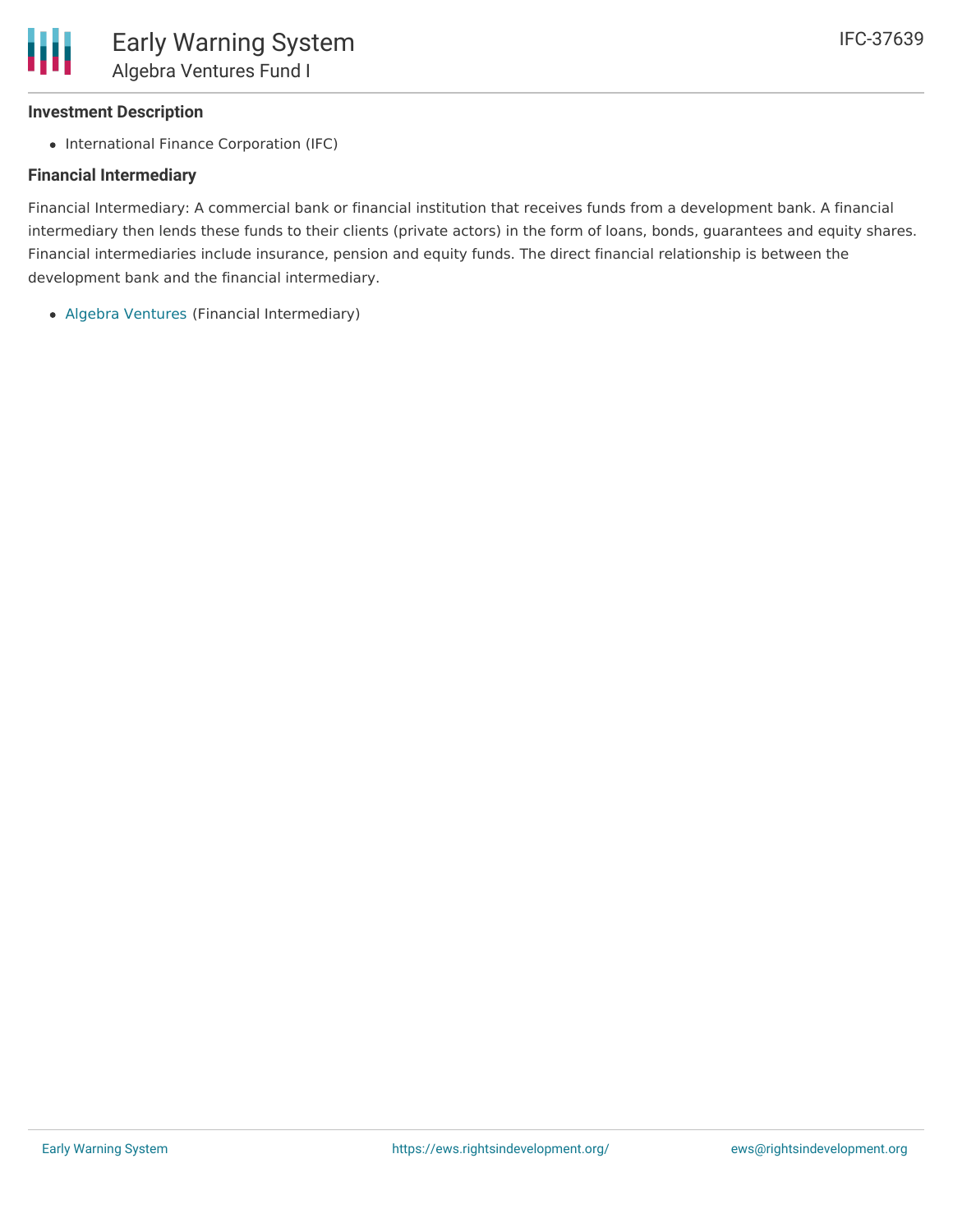

# **Private Actors Description**

The Fund will be managed by Algebra Ventures B.V. (the "Fund Manager"), which will be incorporated as a private Limited Liability Company in the Netherlands. The Fund principals will be the key shareholders of the Fund Manager, namely: Khaled Ismail, Tarek Assaad, and Ziad Mokhtar.